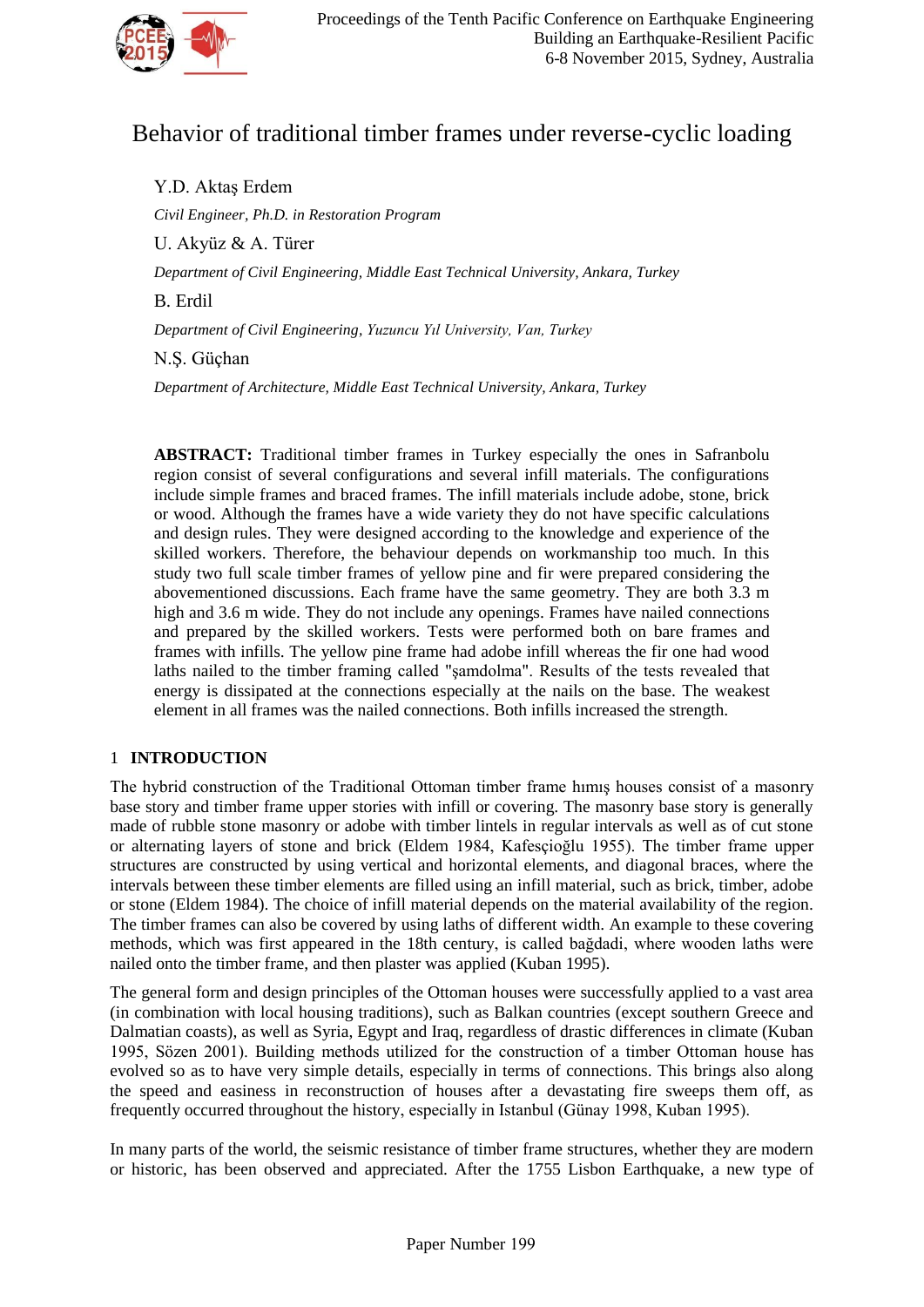braced half-timber construction called gaiola was developed against seismic risk (Tobriner 2000). D. Eginitis, the director of the Observatory of Athens stated clearly that timber frame structures "resisted the earthquake amazingly" after 1894 Istanbul Earthquake (Şahin Güçhan 2007).

After 1999 Kocaeli and Düzce Earthquakes, the hımış structures had no or little damage. The statistical study conducted after the earthquake is remarkable so as to betray the difference between the numbers of heavily damaged reinforced concrete structures and timber frame ones (Gülhan and Özyörük 2000). Even though the detailed inventory made according to the villages around Düzce gives more scattered information, it still indicates the seismic resistance of timber frame structures (Tobriner 2000).

On the other hand, there are also several post disaster observations reporting poor performance of timber structures. These damages are generally claimed to be based on poor maintenance, biological degradation of timber and improper connections. After 1994 Northridge Earthquake in California in USA, in many multi-story wood frame apartment blocks, the weakest first story was damaged, which then caused the collapse of the whole structure (Rainer and Karacabeyli 2000). Lam et al. (2002) also underlines the loss of life and property occurred due mainly to wooden structures. This situation was attributed to poor quality control, improper nailing, etc.

After 1995 Kobe Earthquake in Japan, the majority of the timber structures constructed before or during 2nd World War were collapsed, however newer timber constructions were perfectly standing. Therefore, one should consider the effect of deterioration and aging as well as bad or insufficient maintenance (Rainer and Karacabeyli 2000).

In this study two full scale timber frames (from Safranbolu (included in the UNESCO World Heritage List since 1994), a district of the city of Karabük, Turkey) of yellow pine and fir were prepared to determine their performance under the reverse-cyclic lateral loads. Each frame was first tested without having infills. After that, frames were repaired, infill materials were placed and tested again to see the effect of infill materials on the behaviour.

## 2 **TEST PROGRAM**

Two test frames were built according to the real examples available in Safranbolu. One of the frames is built from yellow pine and the other from fir. Both frames have the same geometry as shown in Figure 1. They are both 3.3 m high and 3.6 m wide. They do not include any openings. Frames have nailed connections on which the number and orientation of nails are also given in Figure 1.

Each frame is tested in-plane under reverse-cycling loading. In the test program the procedure below was followed. The procedure also marked on Figure 2.

- 1. Frame is placed on a steel base and bolted connection is made between timber and base in order to prevent sliding at the base level
- 2. Steel frames are placed at middle of the timber frame and both ends and both faces of the timber frame and those frames are tied together with steel bars. They are also connected to the rigid wall prevent any out-of plane behaviour.
- 3. Roller are placed between steel frames and top of the timber frame to allow the timber frames freely move only in-plane
- 4. Equivalent vertical slab loads are placed on top of the frame and secured.
- 5. An hydraulic jack with a load cell on the tip is placed at the top right corner of the frame to give the reverse-cyclic loads.
- 6. Two horizontal LVDTs one at the top left corner and the other one at the top right corner - are placed to monitor the lateral deflections under each lateral load cycle.
- 7. Two LVDTs one at the bottom left corner and the other one at the bottom right corner are placed to see the movement at the base. This one used because the final tip deflection will be the difference between top and bottom deflections.
- 8. Two LVDTs are placed diagonally to see the shear deformations.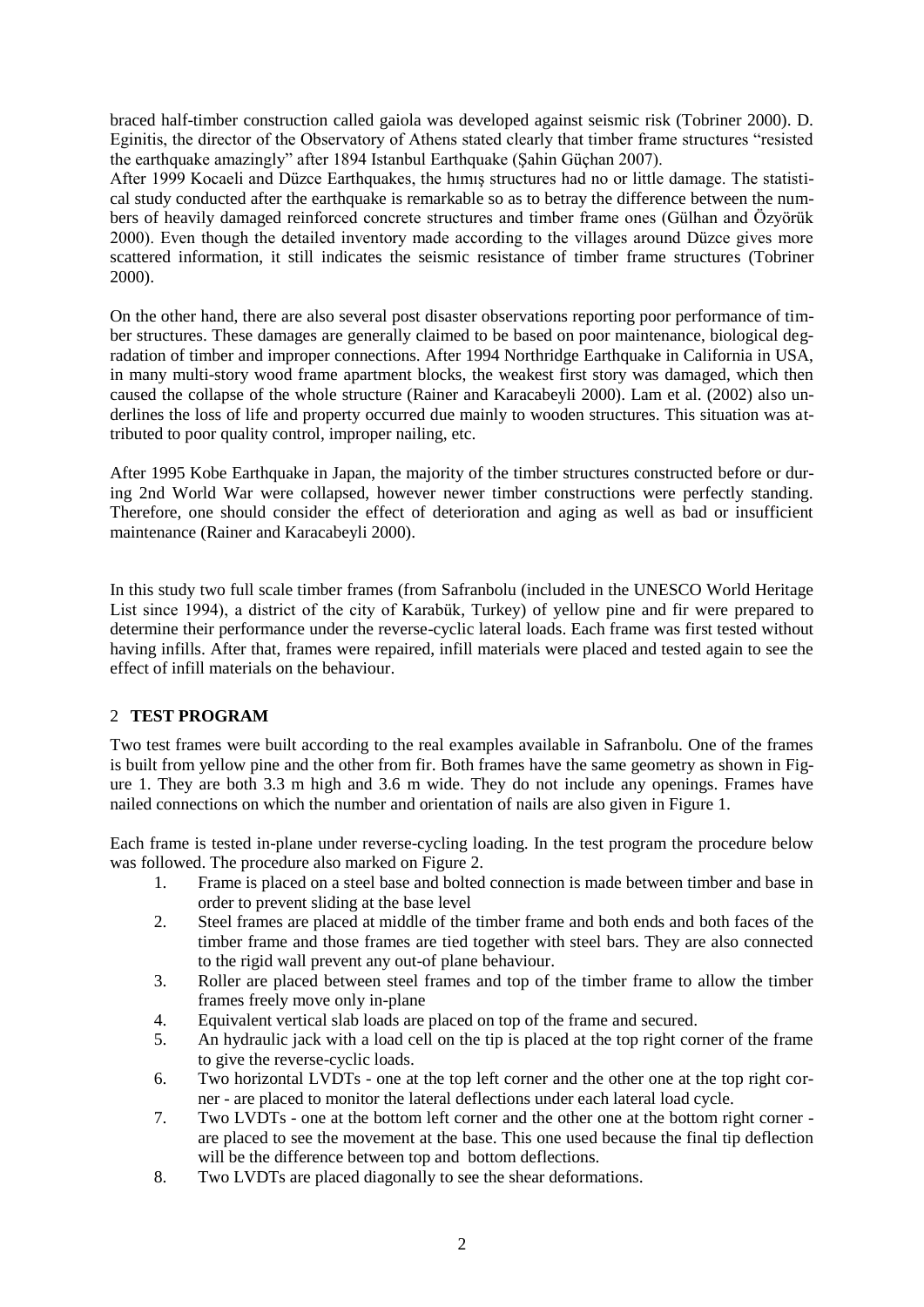9. After placing all the materials and devices the reverse-cyclic load procedure is started. Up to the maximum load level load-controlled procedure is followed. Beyond the maximum load strain-controlled procedure is followed to see the descending part of the curve.





a) Yellow pine a) Fir





Figure 2. Timber frame in the test setup and details of the test setup

Frames are first tested without having any infill to see the reference behaviours and the difference in the behaviour of yellow pine and fir. The load-deflection behaviours are recorded via data acquisition system.

## 3 **RESULTS AND DISCUSSION**

Bare frame tests were first performed to record the reference behaviours. Envelope curves of these tests are given for both frames in Figure 3. As it is seen both frames showed almost the same behav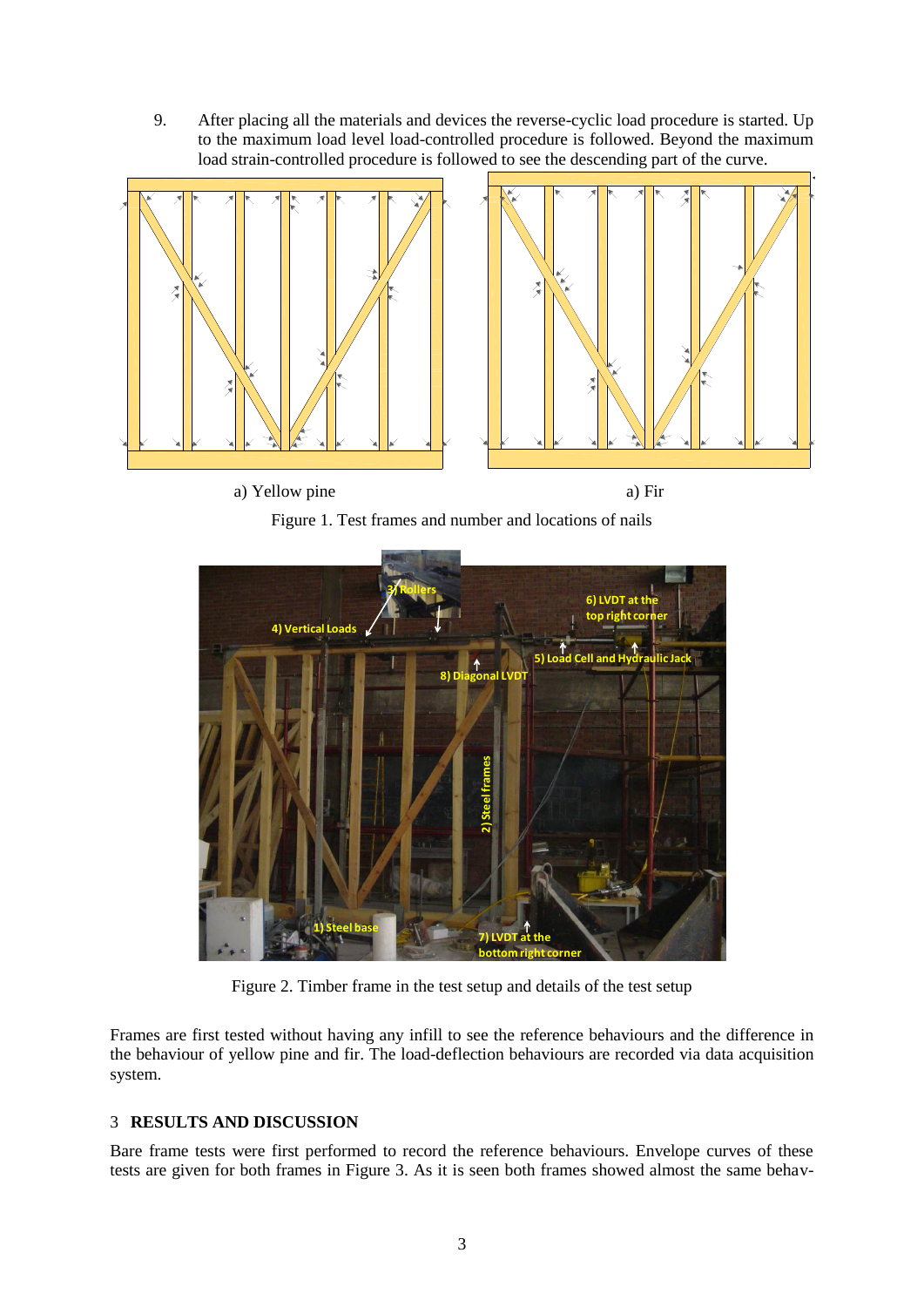iour - same maximum load and same displacement which indicates that material either yellow pine or fir is not important in such structures because behaviour depends on the quality of the connections. Since frame elements were connected each other by means of nails, flexible connections, which allow both transverse displacement and rotation, were created. From the failure pictures given in Figure 3 it is clear that failures were due to the nail slippage at the critical locations. Since nails slipped off, the connection was lost at those regions and frame became unstable due to the lack of determinacy.



Figure 3. Load-displacement curves and failures of bare frames

After bare frame tests, connections of both frames were repaired by local construction workers and yellow pine frame was infilled with adobe whereas fir frame was covered by wood whose technique is called "şamdolma" (Figure 4). In "şamdolma" technique wide laths were nailed at both faces of the frame. After the adobe infill and wood covering both frames were plastered by a special mud made from sand, lime and water (Figure 4).

No design or calculation was made during the repair and infilling. Details and design depend on the skills of the local construction workers. Both frames are tested under reverse-cyclic loading to see the difference in the behaviour when compared to the bare frames. The other comparison is made to see the effect of adobe infill and wood covering on the behaviour.

Results are illustrated in Figure 5. It is seen that if the frames are filled with adobe or they have şamdolma technique, their behaviour enhance considerably. Load carrying capacity is increased without any decrease in displacement capacity. The adobe infill and wood covering increases the lateral load strength of a timber frame, by an order of 1.81 and 2.19 times, respectively. The values are the average of push and pull cycles of lateral loads because behaviour under pushing load is different from the pulling load.

The frame with adobe infill showed no immediate decrease in strength, however there is sharp decrease in şamdolma in both loading ways. This can be attributed to the stiffness increase which is great in adobe infill. Adobe infill and wood covering also increases stiffness, in the order of 2.2 and 4.0 times, respectively.

From the Figure 5, it is seen that energy dissipation capacity significantly increases with infill or covering. Since strength increases without any reduction in displacement capacity, energy is dissipated more as compared to the bare frames. Energy dissipation capacity increased 2.1 times in adobe infill yellow pine frame and 2.5 times in fir frame with wood covering.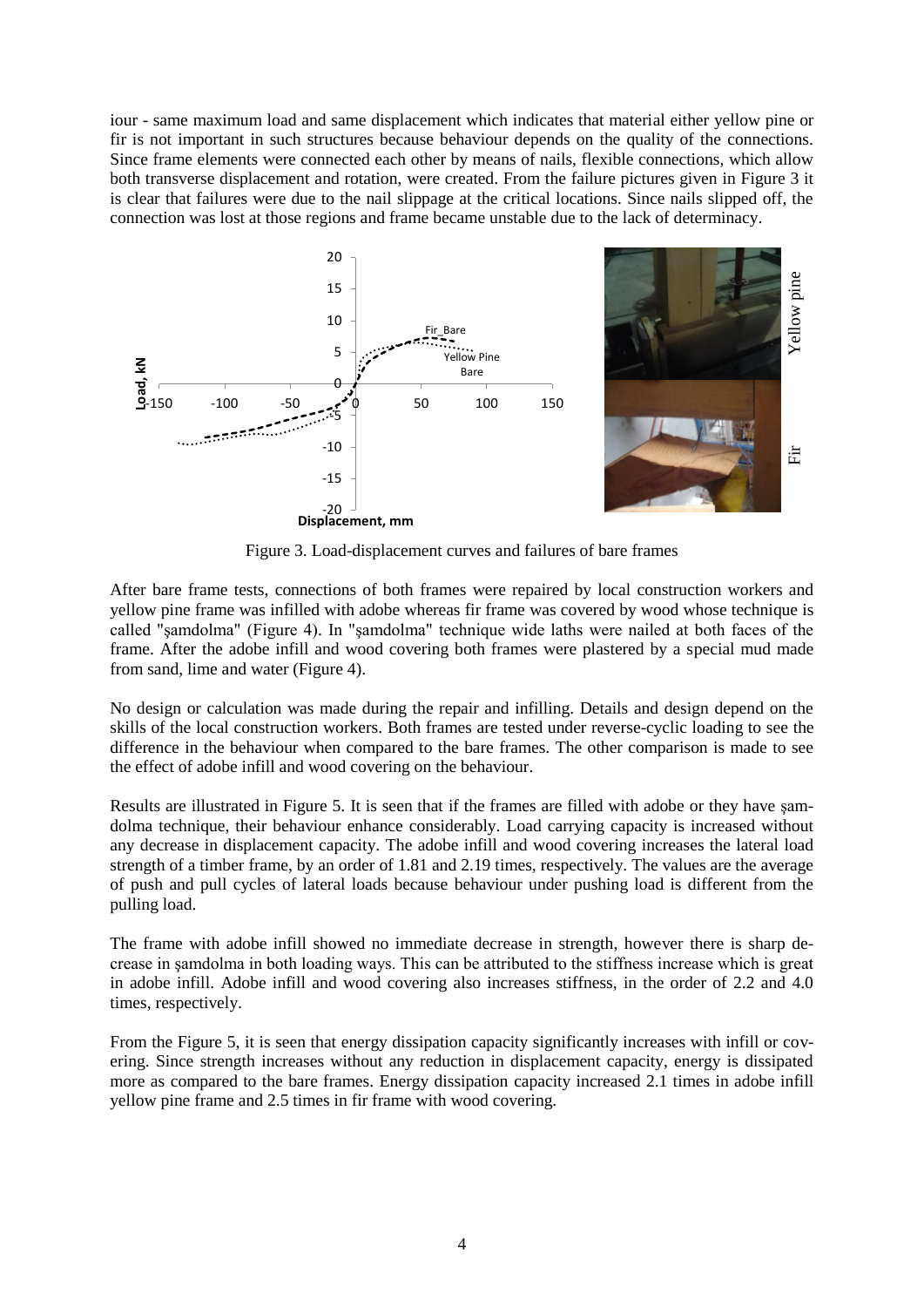



Yellow pine frame with adobe infill Fir frame with wide lath coverings

Figure 4. Frames with infill and coverings



Figure 5. Load-displacement curves